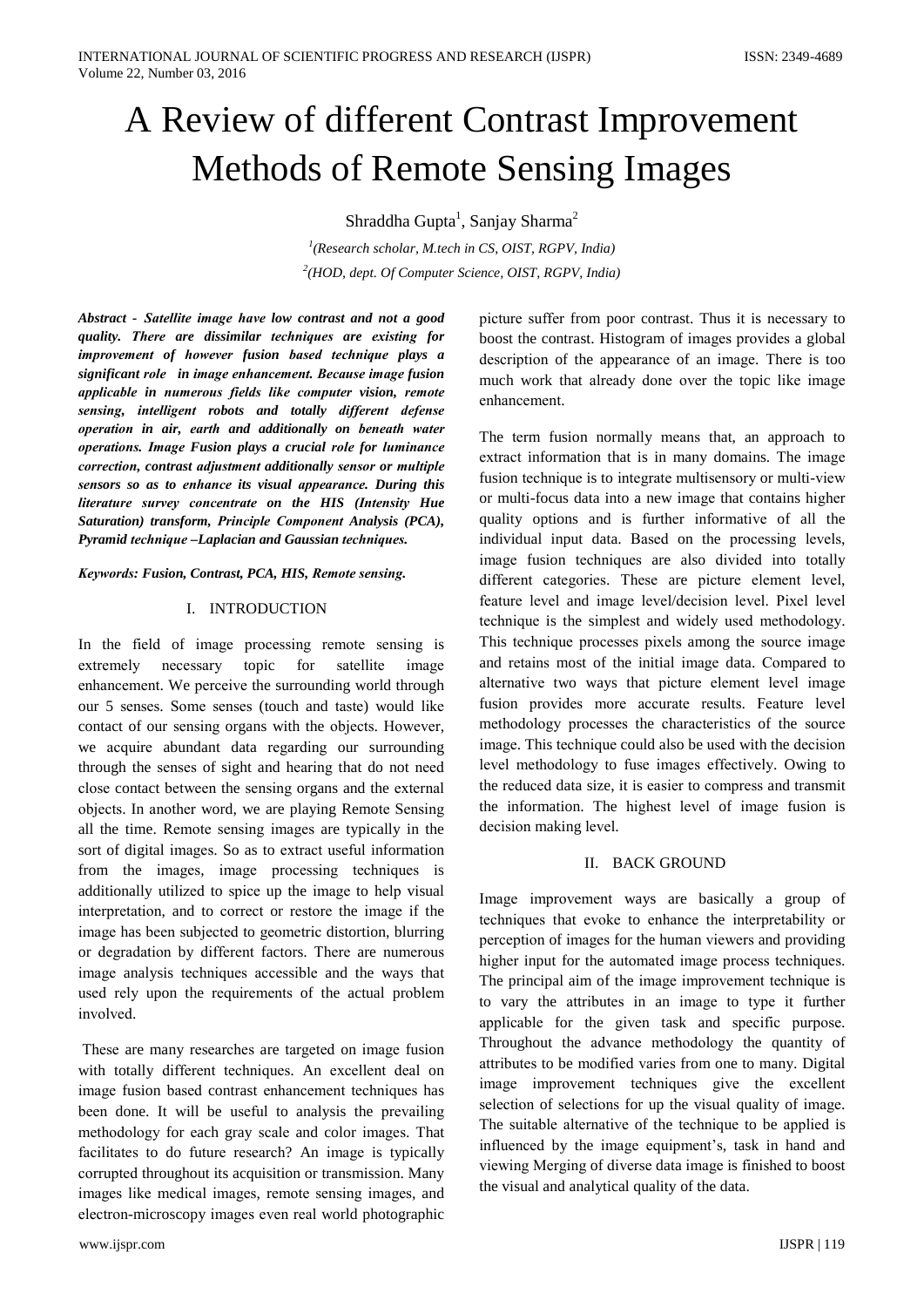#### III. FUSION

The main motive behind the developed here is to use image fusion to combine the impotent properties and suppress the disadvantages of the different local and international contrast (brightness) improvement techniques. The fusion-based distinction improvement schemes are summarized in next session below. Image fusion normally involves detecting the foremost informative areas from the provision images and mixing these local (front end pixels) areas to urge the fused output images.

The foremost necessary issue relating to image fusion is to doing a job out the way to combine the detector images. In recent years, several image fusion techniques are planned [13]. The primitive fusion schemes perform the fusion right the initial images. One in every of the only of those image fusion ways in which easily takes the pixel-by-pixel grey level average of the provision images. This simplistic approach generally has serious aspect effects like reducing the excellence.

# **IV. FAMILY OF FUSION**

In order to understand optimum fusion results, different wavelet-based fusion schemes had been tested by many researchers. Throughout this review, some of latest concepts/algorithms of the upper than methods are mentioned.

# A. Intensity-hue-saturation (IHS) Tran- type primarily based fusion

It is an improved Intensity-Hue-Saturation methodology for IKONOS Image Fusion. This technique is used in many applications of remote sensing involves the fusion of panchromatic (Pan) and multispectral (MS) satellite images. The fusion of a panchromatic (Pan) image with a high special and low spectral resolution or multispectral (MS) images with an occasional special and high spectral resolution has become a sturdy tool in many remote sensing applications that require every high spatial and resolution, like feature detection, high spectral modification looking, urban analysis, land cowl classification, and recently GIS-based applications.

In general, the IHS fusion based mostly converts a color image from the red, green, and blue (RGB) space into the IHS color area. The intensity (I) band inside the IHS space is replaced by a high-resolution Pan image thus remodelled back to the primary RGB area at the aspect of the previous hue  $(H)$  band and thus the saturation  $(S)$ band, resulting in an IHS coalesced image. however the IHS methodology are usually merely enforced by the procedure throughout that the fused footage are usually

obtained by adding the distinction image between Pan and that i images to the MS images, severally. This technique is termed the short IHS fusion methodology.

Steps for obtaining IHS work fusion image:

•The IHS fusion for each part is usually developed.

•The intensity part I is replaced by the Pan image.

•The coalesced image  $[F(R); F(G); F(B)]$  T are usually merely obtained from the primary image [R; G; B] T simply by exploitation addition operations.

# B. Principal Component Analysis (PCA) based fusion

PCA might be a mathematical tool that transforms type of connected variables into type of unrelated variables. The PCA is utilized extensively in compression and image classification. The PCA involves a mathematical procedure that transforms kind of connected variables into selection of unrelated variables referred to as principal components. It computes a compact and optimum description of the information set. In [7], exploitation PCA algorithmic program, color parts are thought of as choices from that a representative set springs. This method is used to chop back selection the number of parts to slightly number of parts supported the individual weights of the corresponding Eigen values. Associate elliptical model classifier is used for classification of skin and non-skin pixels for skin detection. For face recognition, the mandatory step is to choose the choices [8]. The foremost extensively used classifier is principal half analysis that serves two purposes: feature extraction and classification or recognition. It's one in each of the extensively used classifiers that has low time quality. Feature extraction from human faces exploitation PCA [9], proposes facial feature extraction step before taking part in PCA analysis that helps to handle a pair of desires for this method. Firstly, seek for faces does not have to be compelled to be disbursed at every part location inside the image since slightly search space are usually obtained exploitation the detected facial feature points. Secondly, the face detection methodology is usually disbursed in one cycle over a normalized search space, thereby avoiding the necessity of method the image at multiple scales.

# C. Multi Scale transform based mostly Fusion **Brovey transform**

Pixel level image fusion is finished by exploitation Brovey transform. Brovey per-forms a change part three multispectral and thus the panchromatic satellite image scene channels. Brovey process is additionally referred to as the colour standardisation work as a result of it involves a red-green- blue (RGB) color transform methodology.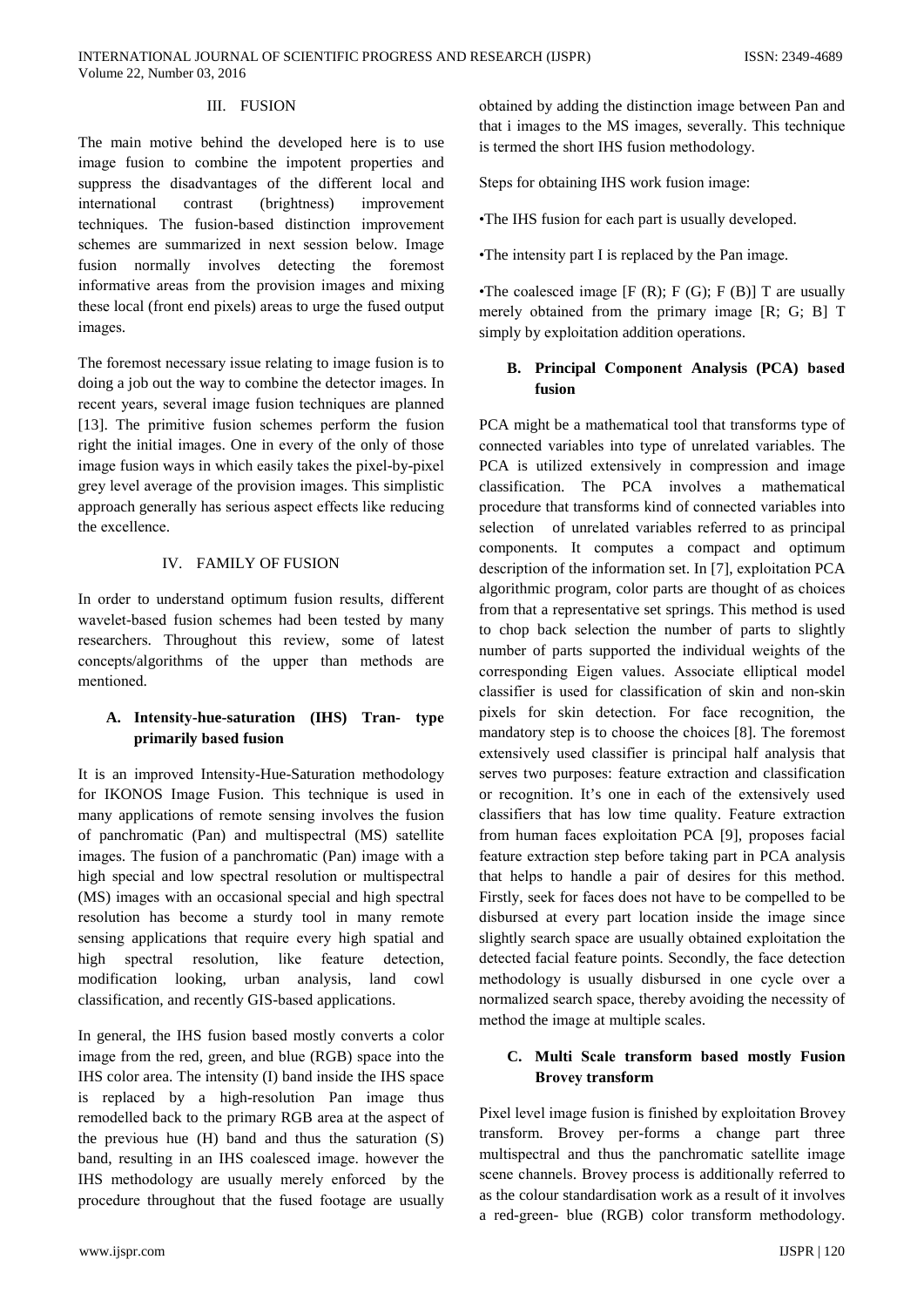The Brovey transformation was developed to avoid the disadvantages of the increasing methodology. It's a straightforward method-ology for combining info from utterly completely different sensors. It a mixture of arithmetic operations and normalizes the spectral bands before they are redoubled with the panchromatic image. It retains the corresponding spectral feature of each part, and transforms all the luminousness info into a panchromatic image of high resolution.

#### D. High-Pass Filtering

High-pass and low-pass filters are used in digital image method to perform image modifications, enhancements, noise reduction, etc., exploitation designs exhausted either the spatial domain or the frequency domain. A high-pass filter, if the imaging package does not have, one are usually done by duplicating the layer, putting a Gaussian blur, inverting, therefore combination with the primary layer exploitation capability (say 50%). The unsharp masking, or sharpening, operation used in image writing computer code may be a high-boost filter, a generalization of high- pass filtering theme.

# E. Image Pyramid Approaches

An image pyramid consists of a collection of low pass or band pass copies of an image, each copy representing pattern information of a unique scale. Typically, in an image pyramid every level may be an issue a pair of smaller as its predecessor, and thus the upper levels will target the lower spatial frequencies. An image pyramid can contain all the information needed to reconstruct the primary image.

# 1. Gaussian Pyramid

The scientist pyramid consists of low-pass filtered, reduced density (i.e., down sampled) mathematician of the preceding level of the pyramid, where very cheap level is defined as a result of the first image. The technique involves creating a series of images that are full employing a mathematician average and scaled down. Once this method is used multiple times, it creates a stack of successively smaller images, with each part containing a neighbourhood average that corresponds to a part neighbourhood on a lower level of the pyramid.

# 2. Laplacian Pyramid Fusion

Laplacian pyramid (fundamental tool in image processing) of an image might be a collection of band pass images; throughout that everyone could be a band pass filtered copy of its precursor. Band pass copies are usually obtained by calculative the excellence between low pass images at serial levels of a Gaussian pyramids. Throughout this approach, the Laplacian pyramids for

each image part (IR and Visible) are used. A strength live is used to work out from that provide what pixels contribute at each specific sample location. Take the common of the two pyramids like each level and add them. The following image is simple average of two low resolution images at each level. Secret writing of a picture is finished by increasing, then summing all the degree of the fused pyramid that's obtained by straightforward averaging. The Laplacian pyramid comes from the Gaussian pyramid illustration, that's for the most part a sequence of additional and additional filtered and downsampled versions of a picture. The strategy of face detection is accomplished by exploitation straightforward and economical algorithmic program for multi-focus image fusion called Laplacian pyramid algorithmic program. Multi-resolution signal decomposition theme is efficiently used for any applications like gestures, texture, produce and lighting conditions whereas taking a picture [1]. A kind of fusion approach is very helpful for applications like Hand Gesture. Hand gestures play a significant role in Human computer Interaction. They functions primary interaction tools for gesture primarily based laptop management [2].

# F. Fusion in Wavelet Domain

Wavelet transform is considered as an alternate to the short time Fourier transforms. It's advantageous over Fourier transform during this it provides desired resolution in time domain nevertheless as in frequency domain whereas Fourier work offers an honest resolution in only frequency domain. In Fourier transform, the signal is decomposed into sine waves of varied frequencies whereas the wavelet transform decomposes the signal into scaled and shifted varieties of the mother wavelet or function. At intervals the image fusion exploitation ripple work, the input images are rotten into approximate and informative coefficients exploitation DWT at some specific level. A fusion rule is applied to combine these two coefficients and so the resultant image is obtained by taking the inverse wavelet work [10]

#### G. Distinct Trigonometric **Function Wave Transform Fusion**

Discrete trigonometric function transform has found importance for the compressed images within the variety of MPEG, JVT etc. By taking distinct trigonometric function transform, the spatial domain image is converted into the frequency domain image. Chu-Hui Lee and Zheng-Wei Zhou dynasty have divided the images into three parts as low frequency, medium frequency and high frequency. Average illumination is diagrammatic by the DC value and thus the AC values are the coefficients of high frequency. The RGB image is split into the blocks of with the dimensions of  $8\times8$  pixels. The image is then